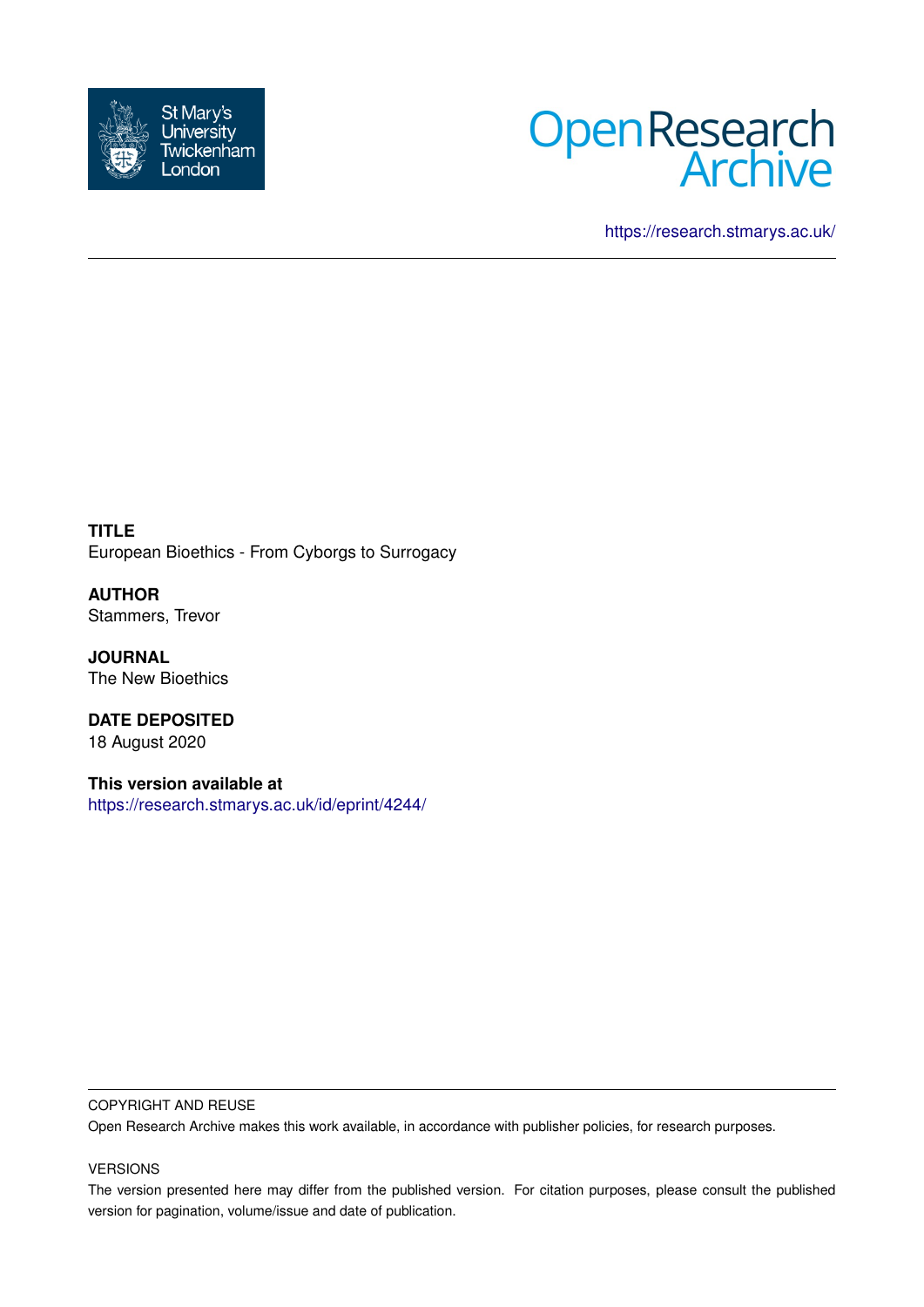## **Editorial**

## **European bioethics – from cyborgs to surrogacy**

Last quarter's themed issue on environmental sustainability and bioethics in a post-Covid world proved both timely and extremely popular, receiving thousands of views and downloads in a matter of weeks. This autumn issue is another first for the journal as the all the papers in this issue happen to come from Europe but cover a very wide spectrum of ethical issues.

Papers on novel ways of doing bioethics are relatively rare and this issue commences with one of them. Stoeklé and his colleagues from France outline their systemic modelling method, in which the topic of study is modelled as a whole to understand its overall organization and functioning. They suggest this method is ideal for the generation of a range of possible solutions to problems, rather than their validation. They then apply systemic modelling to understanding the impact of personalized medicine in France.

We then move to Sweden for a wide-ranging yet deeply penetrating analysis of the ontology of cyborg identity and how this affects a host of other issues, not least the claims made about e-enhanced learning and teaching being 'inherently valuable for pupils-students-educators-politicians-citizens to embrace'. Strandbrink cogently challenges this and other common assumptions declaring

"There is no easy way around the fact that revolutionary moments crave refilling and refurnishing. They continuously demand new novelties to replace the ones that were recently novel. Since its inception capitalism has thus been a literally revolutionary system, that cannot by ontological necessity rest in relation to the objects and processes it feeds on."

The controversy continues with Pilgrim from the UK and Entwistle from Portugal, in their ethical analysis of prescribing of puberty-blocker and cross sex hormones to children and adolescents respectively, with a particular focus on Dutch and UK practice. After considering practical concerns about consent and the risks of iatrogenesis, they reframe these clinical issues in the context of competing claims about male and female personhood. In the concluding section, they argue that current restrictions on freedom of expression on transgender issues cast doubt on whether children and adolescents are truly able to give informed consent. They